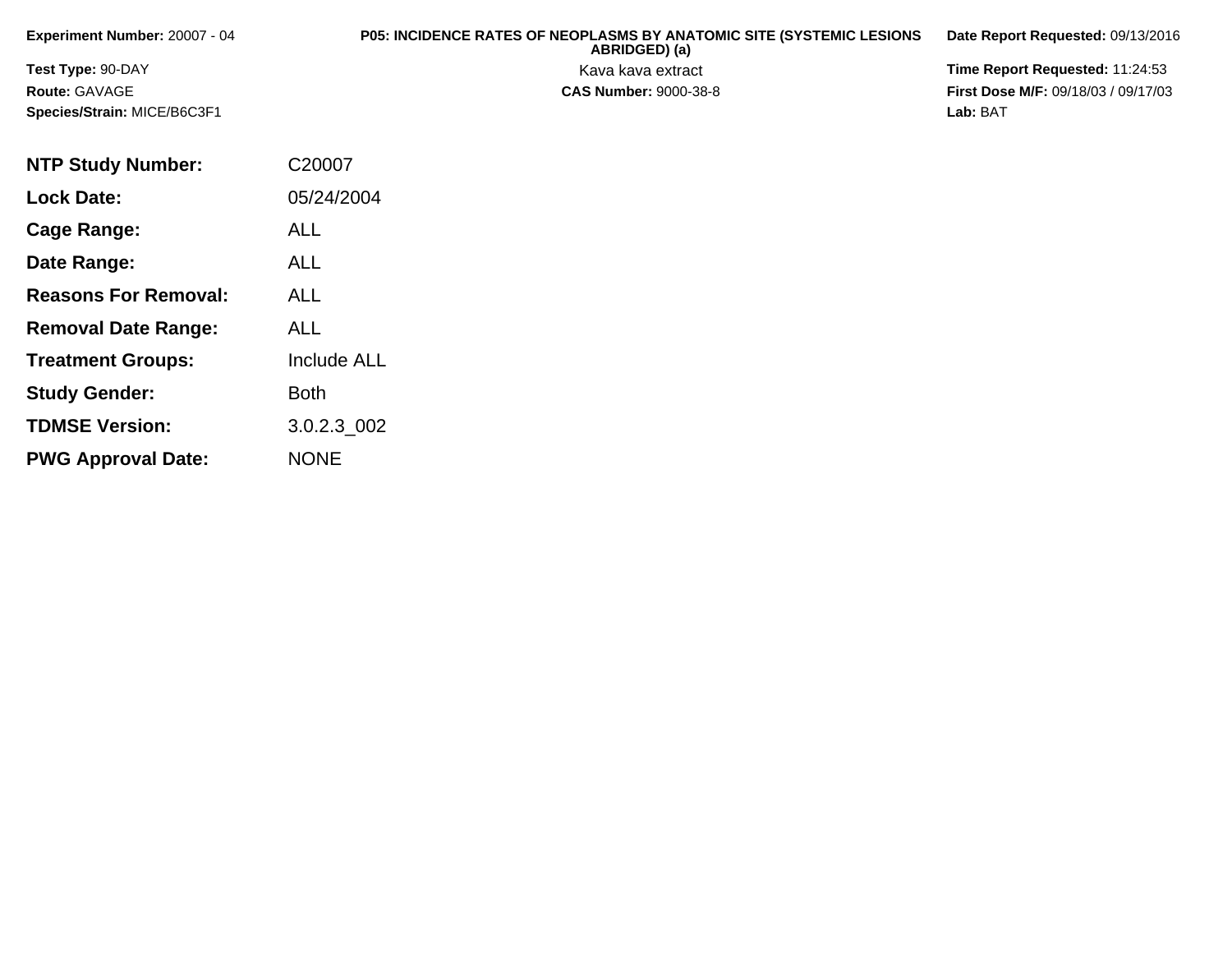| Experiment Number: 20007 - 04                                                    |        | P05: INCIDENCE RATES OF NEOPLASMS BY ANATOMIC SITE (SYSTEMIC LESIONS<br>ABRIDGED) (a) |                              | Date Report Requested: 09/13/2016 |                                     |          |  |  |
|----------------------------------------------------------------------------------|--------|---------------------------------------------------------------------------------------|------------------------------|-----------------------------------|-------------------------------------|----------|--|--|
| Test Type: 90-DAY                                                                |        |                                                                                       | Kava kava extract            |                                   | Time Report Requested: 11:24:53     |          |  |  |
| Route: GAVAGE                                                                    |        |                                                                                       | <b>CAS Number: 9000-38-8</b> |                                   | First Dose M/F: 09/18/03 / 09/17/03 |          |  |  |
| Species/Strain: MICE/B6C3F1                                                      |        | Lab: BAT                                                                              |                              |                                   |                                     |          |  |  |
| <b>B6C3F1 MICE MALE</b>                                                          | 0 G/KG | 0.125 G/KG                                                                            | 0.25 G/KG                    | 0.5 G/KG                          | 1.0 G/KG                            | 2.0 G/KG |  |  |
| <b>Disposition Summary</b>                                                       |        |                                                                                       |                              |                                   |                                     |          |  |  |
| <b>Animals Initially In Study</b><br><b>Early Deaths</b><br><b>Natural Death</b> | 10     | 10                                                                                    | 10                           | 10                                | 10                                  | 10<br>4  |  |  |
| <b>Survivors</b>                                                                 |        |                                                                                       |                              |                                   |                                     |          |  |  |
| <b>Terminal Sacrifice</b>                                                        | 10     | 10                                                                                    | 10<br>10                     | 10                                | 10                                  | 6        |  |  |
| <b>Animals Examined Microscopically</b>                                          | 10     | 10                                                                                    |                              | 10                                | 10                                  | 10       |  |  |
| <b>ALIMENTARY SYSTEM</b>                                                         |        |                                                                                       |                              |                                   |                                     |          |  |  |
| Esophagus                                                                        | (10)   | (0)                                                                                   | (0)                          | (0)                               | (0)                                 | (10)     |  |  |
| Gallbladder                                                                      | (10)   | (0)                                                                                   | (0)                          | (0)                               | (0)                                 | (10)     |  |  |
| Intestine Large, Cecum                                                           | (10)   | (0)                                                                                   | (0)                          | (0)                               | (0)                                 | (10)     |  |  |
| Intestine Large, Colon                                                           | (10)   | (0)                                                                                   | (0)                          | (0)                               | (0)                                 | (10)     |  |  |
| Intestine Large, Rectum                                                          | (10)   | (0)                                                                                   | (0)                          | (0)                               | (0)                                 | (10)     |  |  |
| Intestine Small, Duodenum                                                        | (10)   | (0)                                                                                   | (0)                          | (0)                               | (0)                                 | (10)     |  |  |
| Intestine Small, Ileum                                                           | (10)   | (0)                                                                                   | (0)                          | (0)                               | (0)                                 | (10)     |  |  |
| Intestine Small, Jejunum                                                         | (10)   | (0)                                                                                   | (0)                          | (0)                               | (0)                                 | (10)     |  |  |
| Liver                                                                            | (10)   | (10)                                                                                  | (10)                         | (10)                              | (10)                                | (10)     |  |  |
| Pancreas                                                                         | (10)   | (0)                                                                                   | (0)                          | (0)                               | (0)                                 | (10)     |  |  |
| <b>Salivary Glands</b>                                                           | (10)   | (0)                                                                                   | (0)                          | (0)                               | (0)                                 | (10)     |  |  |
| Stomach, Forestomach                                                             | (10)   | (0)                                                                                   | (0)                          | (0)                               | (0)                                 | (10)     |  |  |
| Stomach, Glandular                                                               | (10)   | (0)                                                                                   | (0)                          | (0)                               | (0)                                 | (10)     |  |  |
| <b>CARDIOVASCULAR SYSTEM</b>                                                     |        |                                                                                       |                              |                                   |                                     |          |  |  |
| <b>Blood Vessel</b>                                                              | (10)   | (0)                                                                                   | (0)                          | (0)                               | (0)                                 | (10)     |  |  |
| Heart                                                                            | (10)   | (0)                                                                                   | (0)                          | (0)                               | (0)                                 | (10)     |  |  |
| <b>ENDOCRINE SYSTEM</b>                                                          |        |                                                                                       |                              |                                   |                                     |          |  |  |
| <b>Adrenal Cortex</b>                                                            | (10)   | (0)                                                                                   | (0)                          | (0)                               | (0)                                 | (10)     |  |  |
| Adrenal Medulla                                                                  | (10)   | (0)                                                                                   | (0)                          | (0)                               | (0)                                 | (10)     |  |  |
| Islets, Pancreatic                                                               | (10)   | (0)                                                                                   | (0)                          | (0)                               | (0)                                 | (10)     |  |  |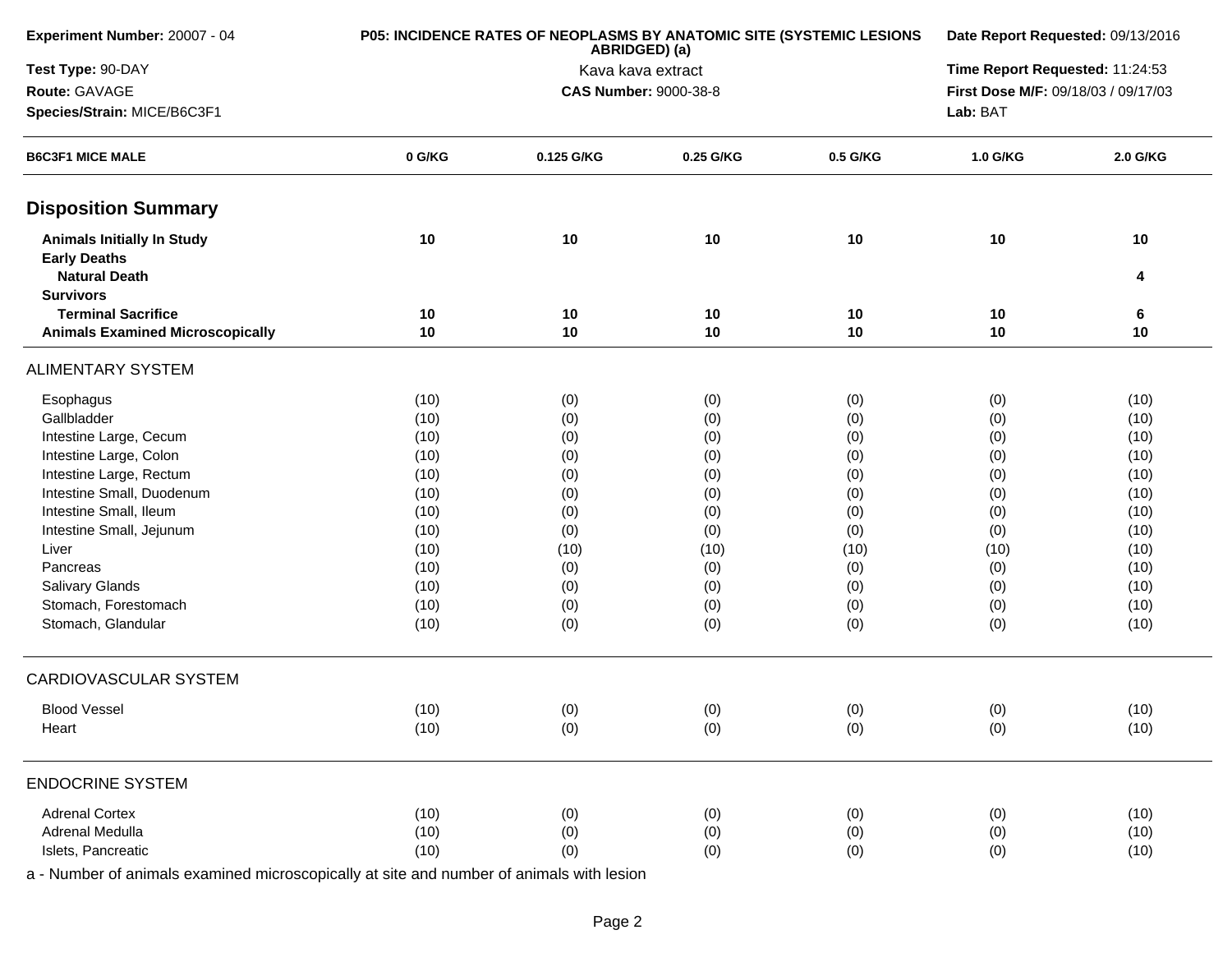| Experiment Number: 20007 - 04                                                              | P05: INCIDENCE RATES OF NEOPLASMS BY ANATOMIC SITE (SYSTEMIC LESIONS | Date Report Requested: 09/13/2016                                  |                                                                        |                                    |                                    |                                      |
|--------------------------------------------------------------------------------------------|----------------------------------------------------------------------|--------------------------------------------------------------------|------------------------------------------------------------------------|------------------------------------|------------------------------------|--------------------------------------|
| Test Type: 90-DAY<br>Route: GAVAGE                                                         |                                                                      | ABRIDGED) (a)<br>Kava kava extract<br><b>CAS Number: 9000-38-8</b> | Time Report Requested: 11:24:53<br>First Dose M/F: 09/18/03 / 09/17/03 |                                    |                                    |                                      |
| Species/Strain: MICE/B6C3F1                                                                |                                                                      |                                                                    | Lab: BAT                                                               |                                    |                                    |                                      |
| <b>B6C3F1 MICE MALE</b>                                                                    | 0 G/KG                                                               | 0.125 G/KG                                                         | 0.25 G/KG                                                              | 0.5 G/KG                           | 1.0 G/KG                           | 2.0 G/KG                             |
| Parathyroid Gland<br><b>Pituitary Gland</b><br><b>Thyroid Gland</b>                        | (7)<br>(10)<br>(10)                                                  | (0)<br>(0)<br>(0)                                                  | (0)<br>(0)<br>(0)                                                      | (0)<br>(0)<br>(0)                  | (0)<br>(0)<br>(0)                  | (7)<br>(10)<br>(10)                  |
| <b>GENERAL BODY SYSTEM</b>                                                                 |                                                                      |                                                                    |                                                                        |                                    |                                    |                                      |
| None                                                                                       |                                                                      |                                                                    |                                                                        |                                    |                                    |                                      |
| <b>GENITAL SYSTEM</b>                                                                      |                                                                      |                                                                    |                                                                        |                                    |                                    |                                      |
| Epididymis<br><b>Preputial Gland</b><br>Prostate<br>Seminal Vesicle<br><b>Testes</b>       | (10)<br>(10)<br>(10)<br>(10)<br>(10)                                 | (0)<br>(0)<br>(0)<br>(0)<br>(0)                                    | (0)<br>(0)<br>(0)<br>(0)<br>(0)                                        | (0)<br>(0)<br>(0)<br>(0)<br>(0)    | (0)<br>(0)<br>(0)<br>(0)<br>(0)    | (10)<br>(10)<br>(10)<br>(10)<br>(10) |
| <b>HEMATOPOIETIC SYSTEM</b>                                                                |                                                                      |                                                                    |                                                                        |                                    |                                    |                                      |
| <b>Bone Marrow</b><br>Lymph Node, Mandibular<br>Lymph Node, Mesenteric<br>Spleen<br>Thymus | (10)<br>(10)<br>(10)<br>(10)<br>(10)                                 | (10)<br>(0)<br>(0)<br>(10)<br>(10)                                 | (10)<br>(0)<br>(0)<br>(10)<br>(10)                                     | (10)<br>(0)<br>(0)<br>(10)<br>(10) | (10)<br>(0)<br>(0)<br>(10)<br>(10) | (10)<br>(10)<br>(10)<br>(10)<br>(10) |
| <b>INTEGUMENTARY SYSTEM</b>                                                                |                                                                      |                                                                    |                                                                        |                                    |                                    |                                      |
| Skin                                                                                       | (10)                                                                 | (0)                                                                | (0)                                                                    | (0)                                | (0)                                | (10)                                 |
| MUSCULOSKELETAL SYSTEM                                                                     |                                                                      |                                                                    |                                                                        |                                    |                                    |                                      |
| Bone                                                                                       | (10)                                                                 | (0)                                                                | (0)                                                                    | (0)                                | (0)                                | (10)                                 |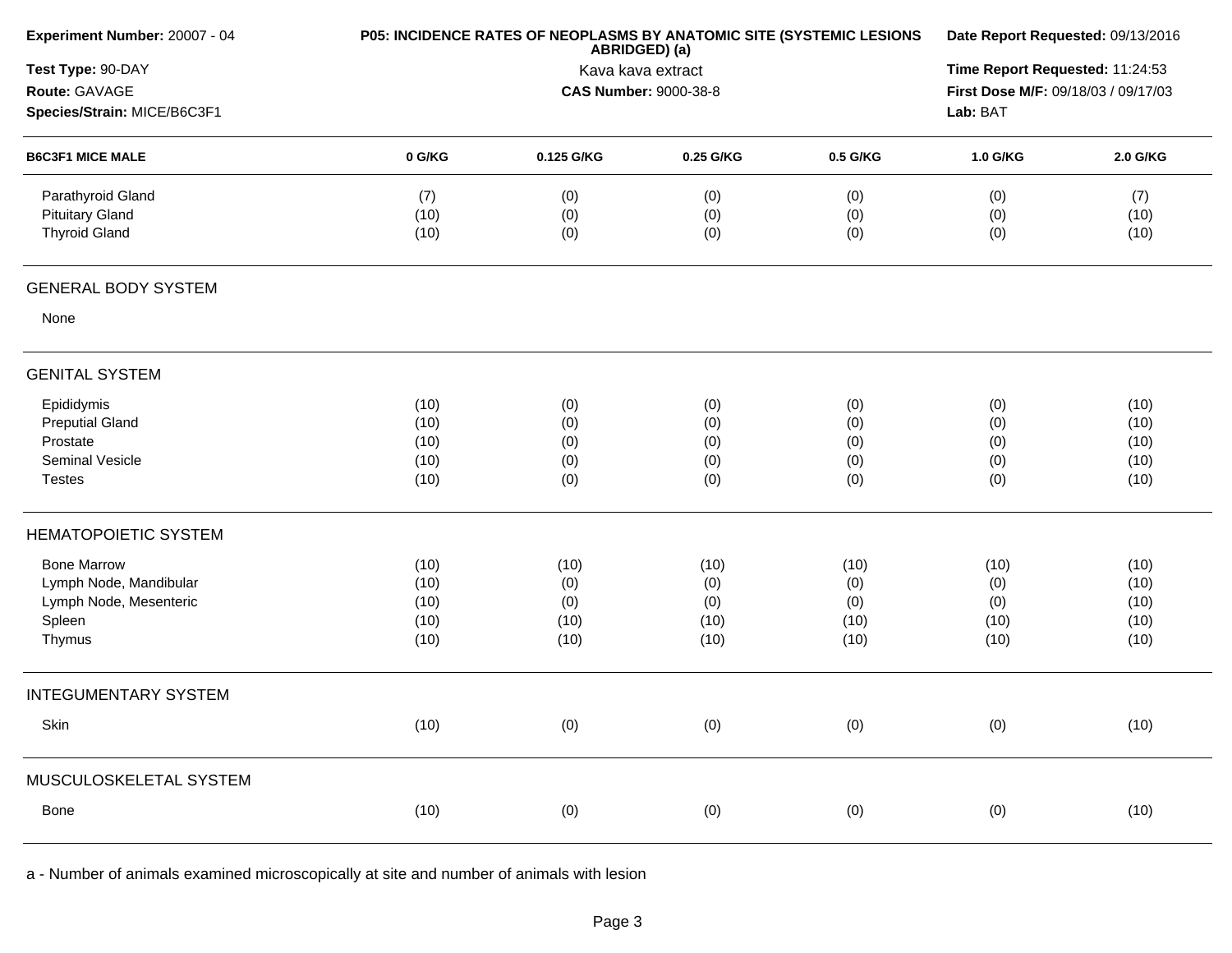| Experiment Number: 20007 - 04 | P05: INCIDENCE RATES OF NEOPLASMS BY ANATOMIC SITE (SYSTEMIC LESIONS | Date Report Requested: 09/13/2016 |                              |          |                                     |          |  |
|-------------------------------|----------------------------------------------------------------------|-----------------------------------|------------------------------|----------|-------------------------------------|----------|--|
| Test Type: 90-DAY             |                                                                      | Kava kava extract                 |                              |          |                                     |          |  |
| Route: GAVAGE                 |                                                                      |                                   | <b>CAS Number: 9000-38-8</b> |          | First Dose M/F: 09/18/03 / 09/17/03 |          |  |
| Species/Strain: MICE/B6C3F1   |                                                                      |                                   |                              |          | Lab: BAT                            |          |  |
| <b>B6C3F1 MICE MALE</b>       | 0 G/KG                                                               | 0.125 G/KG                        | 0.25 G/KG                    | 0.5 G/KG | 1.0 G/KG                            | 2.0 G/KG |  |
| <b>NERVOUS SYSTEM</b>         |                                                                      |                                   |                              |          |                                     |          |  |
| <b>Brain</b>                  | (10)                                                                 | (0)                               | (0)                          | (0)      | (0)                                 | (10)     |  |
| <b>RESPIRATORY SYSTEM</b>     |                                                                      |                                   |                              |          |                                     |          |  |
| Lung                          | (10)                                                                 | (0)                               | (0)                          | (0)      | (0)                                 | (10)     |  |
| <b>Nose</b>                   | (10)                                                                 | (0)                               | (0)                          | (0)      | (0)                                 | (10)     |  |
| Trachea                       | (10)                                                                 | (0)                               | (0)                          | (0)      | (0)                                 | (10)     |  |
| SPECIAL SENSES SYSTEM         |                                                                      |                                   |                              |          |                                     |          |  |
| Eye                           | (10)                                                                 | (0)                               | (0)                          | (0)      | (0)                                 | (10)     |  |
| Harderian Gland               | (10)                                                                 | (0)                               | (0)                          | (0)      | (0)                                 | (10)     |  |
| <b>URINARY SYSTEM</b>         |                                                                      |                                   |                              |          |                                     |          |  |
| Kidney                        | (10)                                                                 | (0)                               | (0)                          | (0)      | (0)                                 | (10)     |  |
| <b>Urinary Bladder</b>        | (10)                                                                 | (0)                               | (0)                          | (0)      | (0)                                 | (10)     |  |
|                               |                                                                      |                                   |                              |          |                                     |          |  |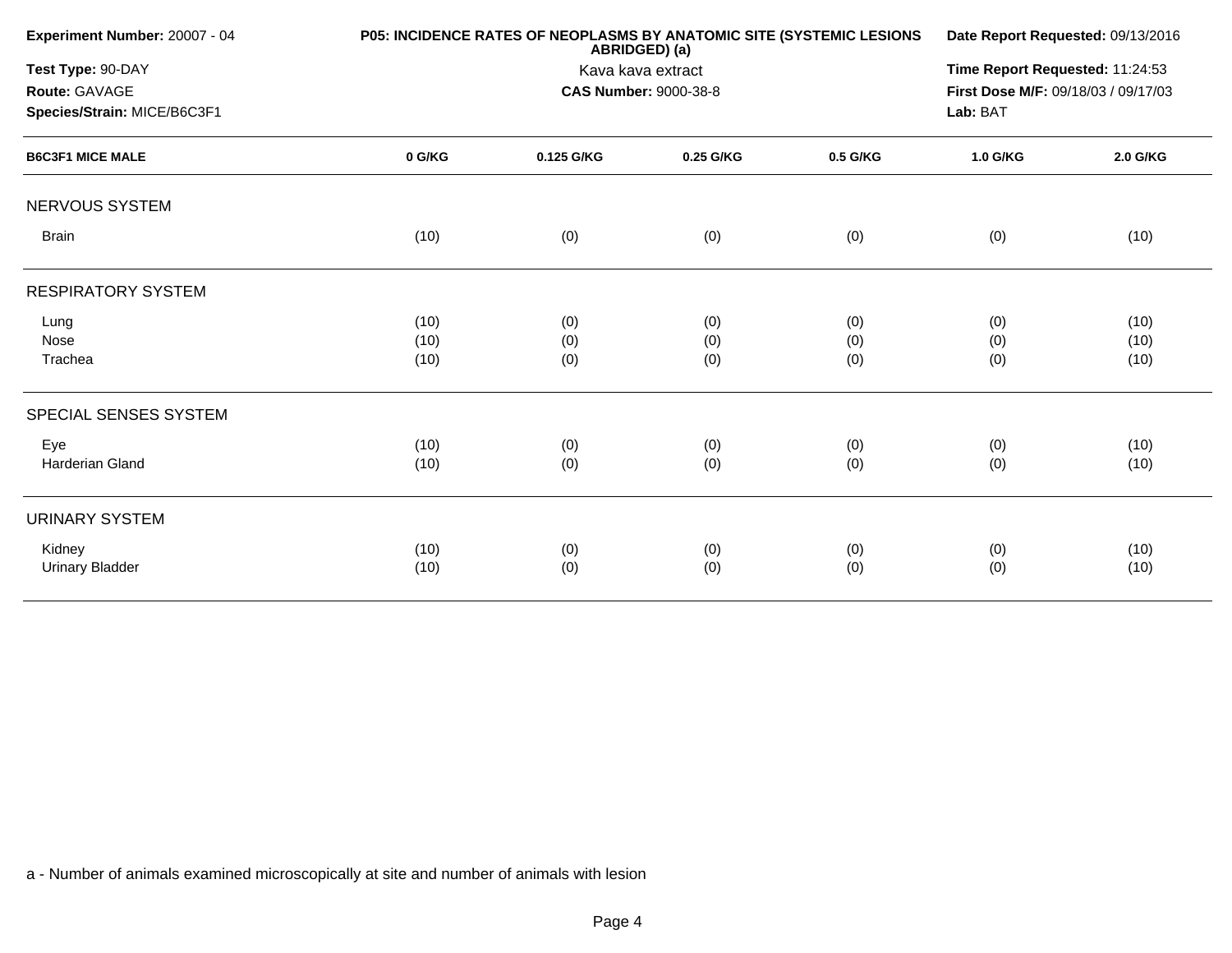| Experiment Number: 20007 - 04                                                       | P05: INCIDENCE RATES OF NEOPLASMS BY ANATOMIC SITE (SYSTEMIC LESIONS<br>ABRIDGED) (a) |            |                              | Date Report Requested: 09/13/2016<br>Time Report Requested: 11:24:53 |                                     |          |
|-------------------------------------------------------------------------------------|---------------------------------------------------------------------------------------|------------|------------------------------|----------------------------------------------------------------------|-------------------------------------|----------|
| Test Type: 90-DAY                                                                   | Kava kava extract                                                                     |            |                              |                                                                      |                                     |          |
| Route: GAVAGE                                                                       |                                                                                       |            | <b>CAS Number: 9000-38-8</b> |                                                                      | First Dose M/F: 09/18/03 / 09/17/03 |          |
| Species/Strain: MICE/B6C3F1                                                         |                                                                                       |            |                              |                                                                      | Lab: BAT                            |          |
| <b>B6C3F1 MICE MALE</b>                                                             | 0 G/KG                                                                                | 0.125 G/KG | 0.25 G/KG                    | 0.5 G/KG                                                             | 1.0 G/KG                            | 2.0 G/KG |
| <b>Tumor Summary for Males</b>                                                      |                                                                                       |            |                              |                                                                      |                                     |          |
| <b>Total Animals with Primary Neoplasms (b)</b><br><b>Total Primary Neoplasms</b>   |                                                                                       |            |                              |                                                                      |                                     |          |
| <b>Total Animals with Benign Neoplasms</b><br><b>Total Benign Neoplasms</b>         |                                                                                       |            |                              |                                                                      |                                     |          |
| <b>Total Animals with Malignant Neoplasms</b><br><b>Total Malignant Neoplasms</b>   |                                                                                       |            |                              |                                                                      |                                     |          |
| <b>Total Animals with Metastatic Neoplasms</b><br><b>Total Metastatic Neoplasms</b> |                                                                                       |            |                              |                                                                      |                                     |          |
| <b>Total Animals with Malignant Neoplasms</b><br><b>Uncertain Primary Site</b>      |                                                                                       |            |                              |                                                                      |                                     |          |
| <b>Total Animals with Neoplasms Uncertain-</b><br><b>Benign or Malignant</b>        |                                                                                       |            |                              |                                                                      |                                     |          |
| <b>Total Uncertain Neoplasms</b>                                                    |                                                                                       |            |                              |                                                                      |                                     |          |

\*\*\* END OF MALE \*\*\*

a - Number of animals examined microscopically at site and number of animals with lesion

b - Primary tumors: all tumors except metastatic tumors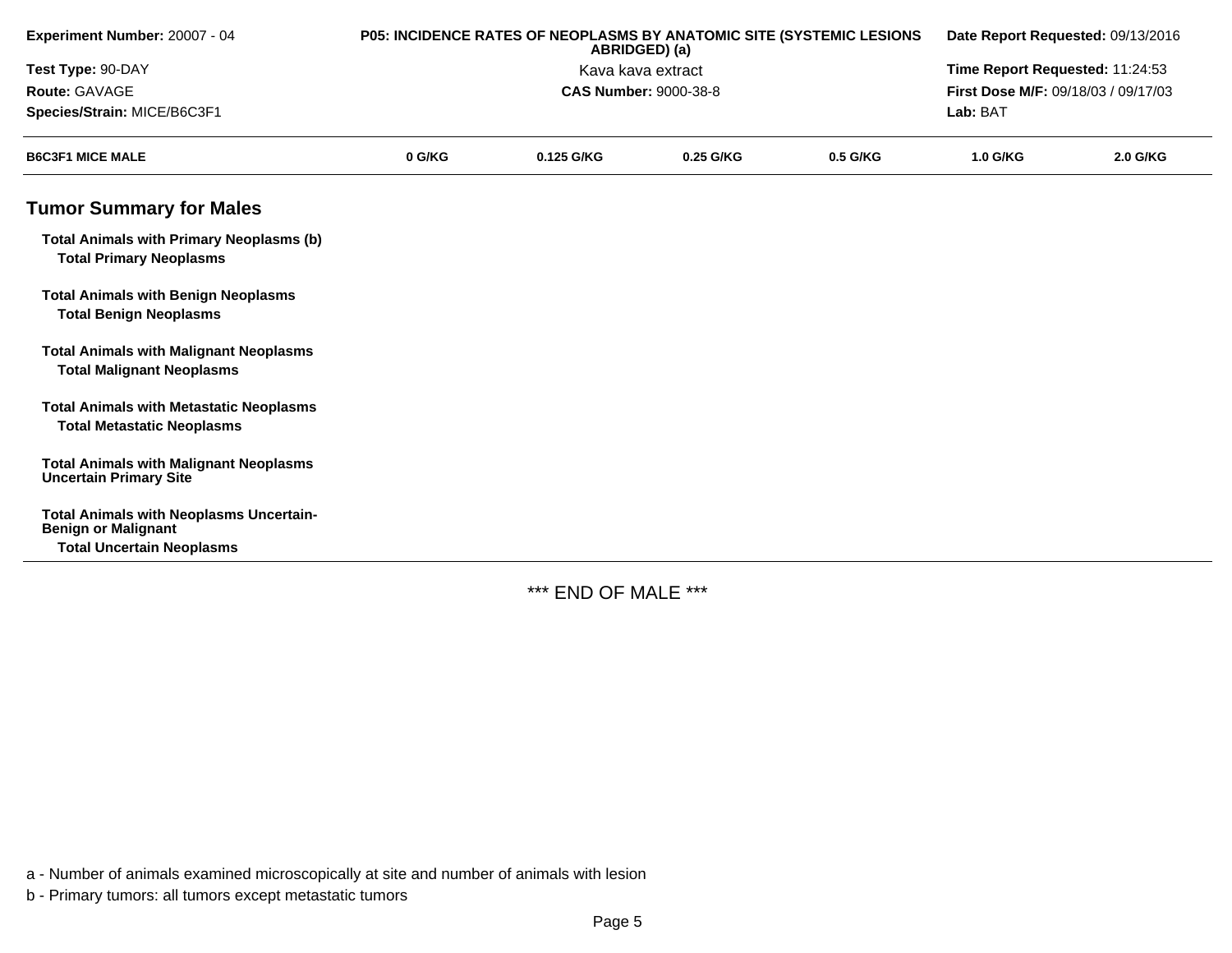| Experiment Number: 20007 - 04                                                                              |          | P05: INCIDENCE RATES OF NEOPLASMS BY ANATOMIC SITE (SYSTEMIC LESIONS<br>ABRIDGED) (a) |                   | Date Report Requested: 09/13/2016 |                                     |              |  |
|------------------------------------------------------------------------------------------------------------|----------|---------------------------------------------------------------------------------------|-------------------|-----------------------------------|-------------------------------------|--------------|--|
| Test Type: 90-DAY                                                                                          |          |                                                                                       | Kava kava extract |                                   | Time Report Requested: 11:24:53     |              |  |
| Route: GAVAGE                                                                                              |          | <b>CAS Number: 9000-38-8</b>                                                          |                   |                                   | First Dose M/F: 09/18/03 / 09/17/03 |              |  |
| Species/Strain: MICE/B6C3F1                                                                                |          | Lab: BAT                                                                              |                   |                                   |                                     |              |  |
| <b>B6C3F1 MICE FEMALE</b>                                                                                  | 0 G/KG   | 0.125 G/KG                                                                            | 0.25 G/KG         | 0.5 G/KG                          | 1.0 G/KG                            | 2.0 G/KG     |  |
| <b>Disposition Summary</b>                                                                                 |          |                                                                                       |                   |                                   |                                     |              |  |
| <b>Animals Initially In Study</b><br><b>Early Deaths</b><br><b>Dosing Accident</b><br><b>Natural Death</b> | 10       | 10                                                                                    | 10                | 10                                | 10                                  | 10<br>1<br>3 |  |
| <b>Survivors</b>                                                                                           |          |                                                                                       |                   |                                   |                                     |              |  |
| <b>Terminal Sacrifice</b><br><b>Animals Examined Microscopically</b>                                       | 10<br>10 | 10<br>10                                                                              | 10<br>10          | 10<br>10                          | 10<br>10                            | 6<br>10      |  |
| <b>ALIMENTARY SYSTEM</b>                                                                                   |          |                                                                                       |                   |                                   |                                     |              |  |
| Esophagus                                                                                                  | (10)     | (0)                                                                                   | (0)               | (0)                               | (0)                                 | (10)         |  |
| Gallbladder                                                                                                | (10)     | (0)                                                                                   | (0)               | (0)                               | (0)                                 | (10)         |  |
| Intestine Large, Cecum                                                                                     | (10)     | (0)                                                                                   | (0)               | (0)                               | (0)                                 | (10)         |  |
| Intestine Large, Colon                                                                                     | (10)     | (0)                                                                                   | (0)               | (0)                               | (0)                                 | (10)         |  |
| Intestine Large, Rectum                                                                                    | (10)     | (0)                                                                                   | (0)               | (0)                               | (0)                                 | (10)         |  |
| Intestine Small, Duodenum                                                                                  | (10)     | (0)                                                                                   | (0)               | (0)                               | (0)                                 | (10)         |  |
| Intestine Small, Ileum                                                                                     | (10)     | (0)                                                                                   | (0)               | (0)                               | (0)                                 | (10)         |  |
| Intestine Small, Jejunum                                                                                   | (10)     | (0)                                                                                   | (0)               | (0)                               | (0)                                 | (10)         |  |
| Liver                                                                                                      | (10)     | (10)                                                                                  | (10)              | (10)                              | (10)                                | (10)         |  |
| Pancreas                                                                                                   | (10)     | (0)                                                                                   | (0)               | (0)                               | (0)                                 | (10)         |  |
| Salivary Glands                                                                                            | (10)     | (0)                                                                                   | (0)               | (0)                               | (0)                                 | (10)         |  |
| Stomach, Forestomach                                                                                       | (10)     | (0)                                                                                   | (0)               | (0)                               | (0)                                 | (10)         |  |
| Stomach, Glandular                                                                                         | (10)     | (0)                                                                                   | (0)               | (0)                               | (0)                                 | (10)         |  |
| CARDIOVASCULAR SYSTEM                                                                                      |          |                                                                                       |                   |                                   |                                     |              |  |
| <b>Blood Vessel</b>                                                                                        | (10)     | (0)                                                                                   | (0)               | (0)                               | (0)                                 | (10)         |  |
| Heart                                                                                                      | (10)     | (0)                                                                                   | (0)               | (0)                               | (0)                                 | (10)         |  |
| <b>ENDOCRINE SYSTEM</b>                                                                                    |          |                                                                                       |                   |                                   |                                     |              |  |
| <b>Adrenal Cortex</b>                                                                                      | (10)     | (0)                                                                                   | (0)               | (0)                               | (0)                                 | (10)         |  |
| Adrenal Medulla                                                                                            | (10)     | (0)                                                                                   | (0)               | (0)                               | (0)                                 | (10)         |  |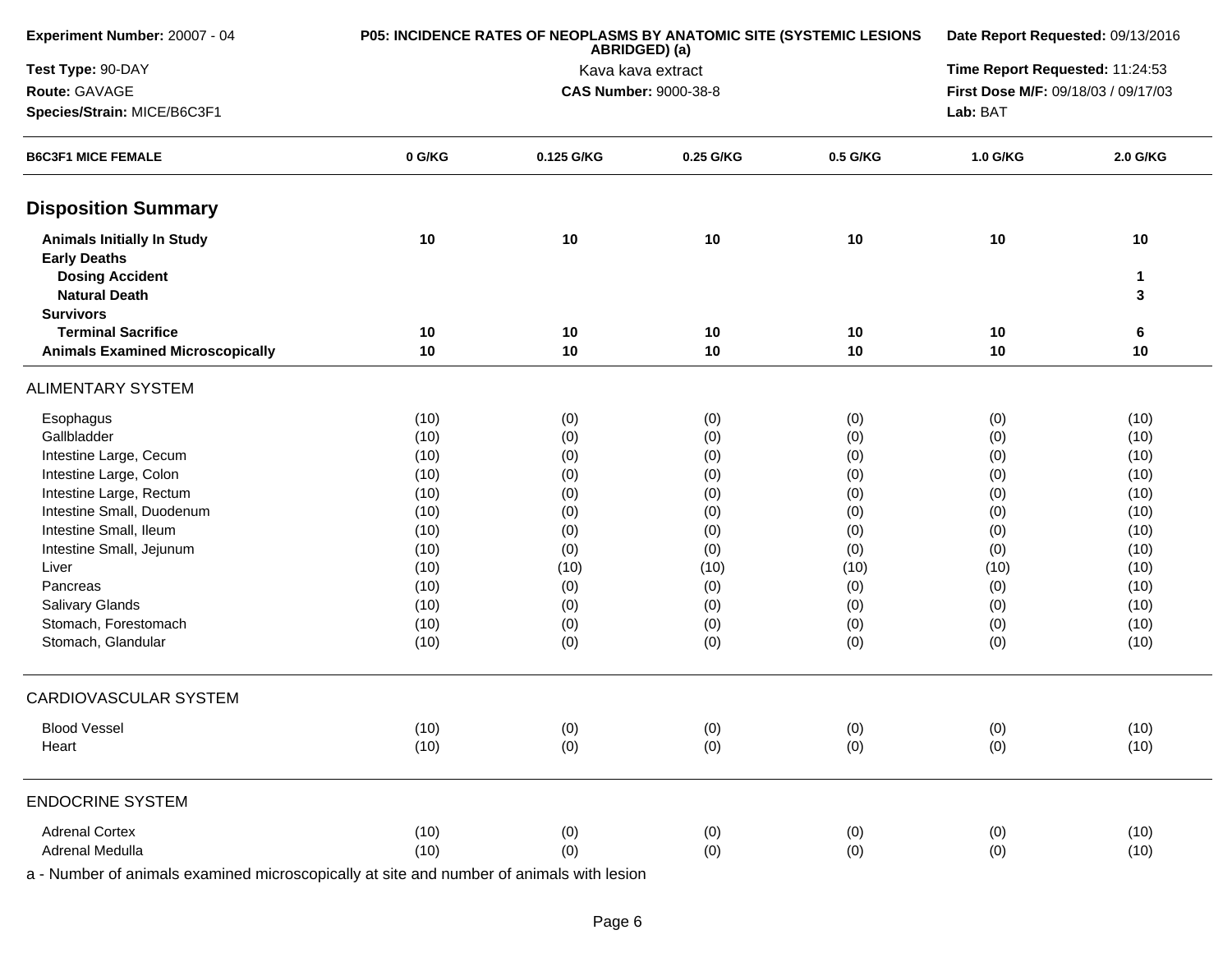| Experiment Number: 20007 - 04 |        | P05: INCIDENCE RATES OF NEOPLASMS BY ANATOMIC SITE (SYSTEMIC LESIONS<br>ABRIDGED) (a) |                              |          |                                     |          |  |  |
|-------------------------------|--------|---------------------------------------------------------------------------------------|------------------------------|----------|-------------------------------------|----------|--|--|
| Test Type: 90-DAY             |        |                                                                                       | Kava kava extract            |          | Time Report Requested: 11:24:53     |          |  |  |
| Route: GAVAGE                 |        |                                                                                       | <b>CAS Number: 9000-38-8</b> |          | First Dose M/F: 09/18/03 / 09/17/03 |          |  |  |
| Species/Strain: MICE/B6C3F1   |        |                                                                                       | Lab: BAT                     |          |                                     |          |  |  |
| <b>B6C3F1 MICE FEMALE</b>     | 0 G/KG | 0.125 G/KG                                                                            | 0.25 G/KG                    | 0.5 G/KG | 1.0 G/KG                            | 2.0 G/KG |  |  |
| Islets, Pancreatic            | (10)   | (0)                                                                                   | (0)                          | (0)      | (0)                                 | (10)     |  |  |
| Parathyroid Gland             | (7)    | (0)                                                                                   | (0)                          | (0)      | (0)                                 | (10)     |  |  |
| <b>Pituitary Gland</b>        | (10)   | (0)                                                                                   | (0)                          | (0)      | (0)                                 | (10)     |  |  |
| <b>Thyroid Gland</b>          | (10)   | (0)                                                                                   | (0)                          | (0)      | (0)                                 | (10)     |  |  |
| <b>GENERAL BODY SYSTEM</b>    |        |                                                                                       |                              |          |                                     |          |  |  |
| None                          |        |                                                                                       |                              |          |                                     |          |  |  |
| <b>GENITAL SYSTEM</b>         |        |                                                                                       |                              |          |                                     |          |  |  |
| <b>Clitoral Gland</b>         | (10)   | (0)                                                                                   | (0)                          | (0)      | (0)                                 | (10)     |  |  |
| Ovary                         | (10)   | (0)                                                                                   | (0)                          | (0)      | (0)                                 | (10)     |  |  |
| <b>Uterus</b>                 | (10)   | (0)                                                                                   | (0)                          | (0)      | (0)                                 | (10)     |  |  |
| <b>HEMATOPOIETIC SYSTEM</b>   |        |                                                                                       |                              |          |                                     |          |  |  |
| <b>Bone Marrow</b>            | (10)   | (10)                                                                                  | (10)                         | (10)     | (10)                                | (10)     |  |  |
| Lymph Node, Mandibular        | (10)   | (0)                                                                                   | (0)                          | (0)      | (0)                                 | (10)     |  |  |
| Lymph Node, Mesenteric        | (10)   | (0)                                                                                   | (0)                          | (0)      | (0)                                 | (10)     |  |  |
| Spleen                        | (10)   | (10)                                                                                  | (10)                         | (10)     | (10)                                | (10)     |  |  |
| Thymus                        | (10)   | (10)                                                                                  | (10)                         | (10)     | (10)                                | (10)     |  |  |
| <b>INTEGUMENTARY SYSTEM</b>   |        |                                                                                       |                              |          |                                     |          |  |  |
| Mammary Gland                 | (10)   | (0)                                                                                   | (0)                          | (0)      | (0)                                 | (9)      |  |  |
| Skin                          | (10)   | (0)                                                                                   | (0)                          | (0)      | (0)                                 | (10)     |  |  |
| MUSCULOSKELETAL SYSTEM        |        |                                                                                       |                              |          |                                     |          |  |  |
| Bone                          | (10)   | (0)                                                                                   | (0)                          | (0)      | (0)                                 | (10)     |  |  |
|                               |        |                                                                                       |                              |          |                                     |          |  |  |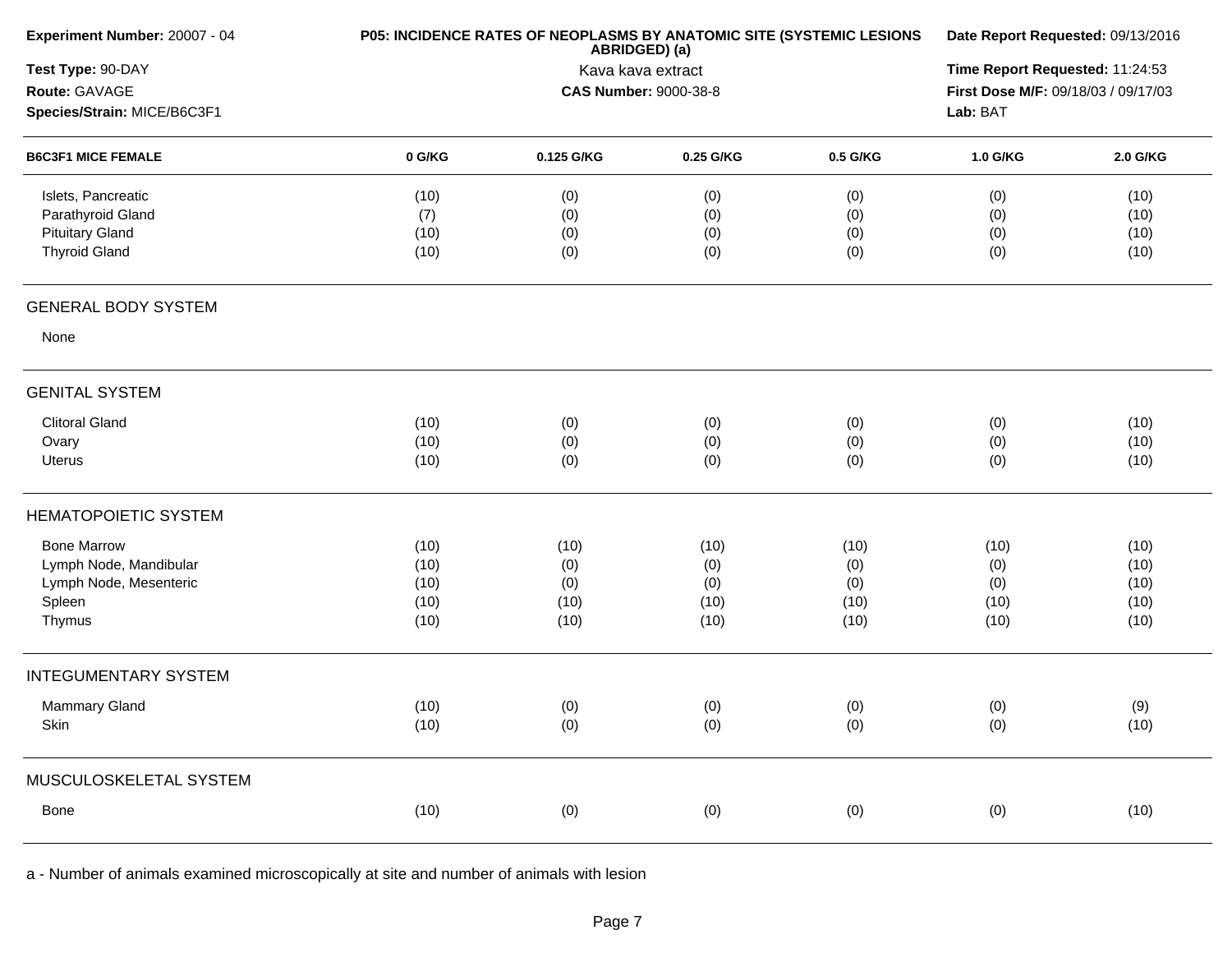| Experiment Number: 20007 - 04 |        | P05: INCIDENCE RATES OF NEOPLASMS BY ANATOMIC SITE (SYSTEMIC LESIONS<br>ABRIDGED) (a) |                              |          |                                     |          |  |
|-------------------------------|--------|---------------------------------------------------------------------------------------|------------------------------|----------|-------------------------------------|----------|--|
| Test Type: 90-DAY             |        | Kava kava extract                                                                     |                              |          |                                     |          |  |
| Route: GAVAGE                 |        |                                                                                       | <b>CAS Number: 9000-38-8</b> |          | First Dose M/F: 09/18/03 / 09/17/03 |          |  |
| Species/Strain: MICE/B6C3F1   |        |                                                                                       |                              |          | Lab: BAT                            |          |  |
| <b>B6C3F1 MICE FEMALE</b>     | 0 G/KG | 0.125 G/KG                                                                            | 0.25 G/KG                    | 0.5 G/KG | 1.0 G/KG                            | 2.0 G/KG |  |
| NERVOUS SYSTEM                |        |                                                                                       |                              |          |                                     |          |  |
| <b>Brain</b>                  | (10)   | (0)                                                                                   | (0)                          | (0)      | (0)                                 | (10)     |  |
| <b>RESPIRATORY SYSTEM</b>     |        |                                                                                       |                              |          |                                     |          |  |
| Lung                          | (10)   | (0)                                                                                   | (0)                          | (0)      | (0)                                 | (10)     |  |
| Nose                          | (10)   | (0)                                                                                   | (0)                          | (0)      | (0)                                 | (10)     |  |
| Trachea                       | (10)   | (0)                                                                                   | (0)                          | (0)      | (0)                                 | (10)     |  |
| SPECIAL SENSES SYSTEM         |        |                                                                                       |                              |          |                                     |          |  |
| Eye                           | (10)   | (0)                                                                                   | (0)                          | (0)      | (0)                                 | (9)      |  |
| <b>Harderian Gland</b>        | (10)   | (0)                                                                                   | (0)                          | (0)      | (0)                                 | (10)     |  |
| <b>URINARY SYSTEM</b>         |        |                                                                                       |                              |          |                                     |          |  |
| Kidney                        | (10)   | (0)                                                                                   | (0)                          | (0)      | (0)                                 | (10)     |  |
| <b>Urinary Bladder</b>        | (10)   | (0)                                                                                   | (0)                          | (0)      | (0)                                 | (9)      |  |
|                               |        |                                                                                       |                              |          |                                     |          |  |